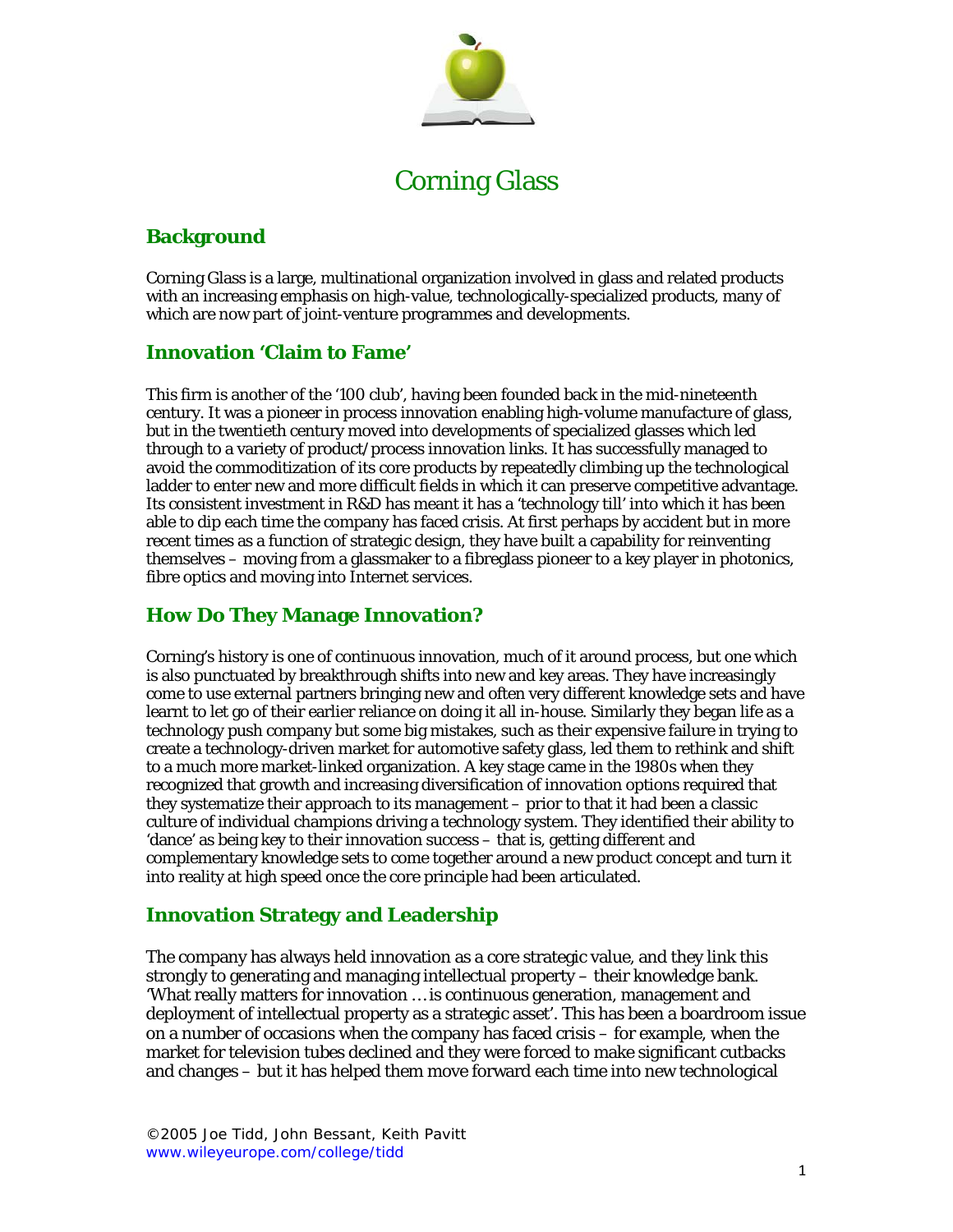

and market fields . Their strategy until recently can be described as strongly technologyled but there has been a marked shift in the late-twentieth century, first to a marketoriented approach and most recently to a network-based model which sees key alliances as the way forward. A number of key strategic enablers are worth flagging:

- Consistent support for 150 years for the core values of innovation through knowledge generation and application
- Willingness to let go to reinvent themselves by moving on from their proud heritage and into new fields
- Consistent commitment to R&D funding typically it has run between 8 and 10% ever since the founding of the company when it was one of the first to set up an R&D lab
- The use of 'deep dive' sessions essentially strategic review meetings where the role as well as direction of R&D within the organization is explored and through which a close integration between this strong resource and key application domains can be achieved. These sessions helped shift the focus from a largely responsive, market-led business to one which was trying to set the pace through deploying key strategic technologies.

### **Enabling the Process**

The company has a fairly 'standard' process for steady state innovation – using a version of a stage gate model to funnel development ideas through a well-resourced system designed to generate customized solutions to particular market needs. This has worked well for them in their traditional markets where the pace of change is relatively slow and where the envelope within which product development takes place is clearly defined. They have particularly good links between product development and manufacturing with feedback into the design process – a key theme emerging out of their early presence as a strong player in process technology innovation.

Their move into new markets and less certain product/market definitions has meant that they are now experimenting with different routes to managing the 'do different' innovation process. These include:

- Learning with others rather than trying to own all the resources, there has been a growing trend to network- and alliance-based product development. Their existing skill of being able to configure rapid response cross-functional teams has helped them in this process.
- Learning from new networks allied to this has been a significant expansion of the selection environment in which they work, so that they explore much less familiar territory through their co-operation with a wide group of outside agencies in joint ventures and other collaborations.
- Related to this has been their extended use of technology sharing partnerships with major players which also had large but complementary R&D capabilities. Working with big players on complementary projects helps both partners move the frontier forward quickly by being able to focus resources.

### **Building an Innovative Organization**

- Emphasizing knowledge flows across the organization and creating structures to enable creative interchanges amongst them.
- Strong core value of quality and continuous improvement.

©2005 Joe Tidd, John Bessant, Keith Pavitt www.wileyeurope.com/college/tidd